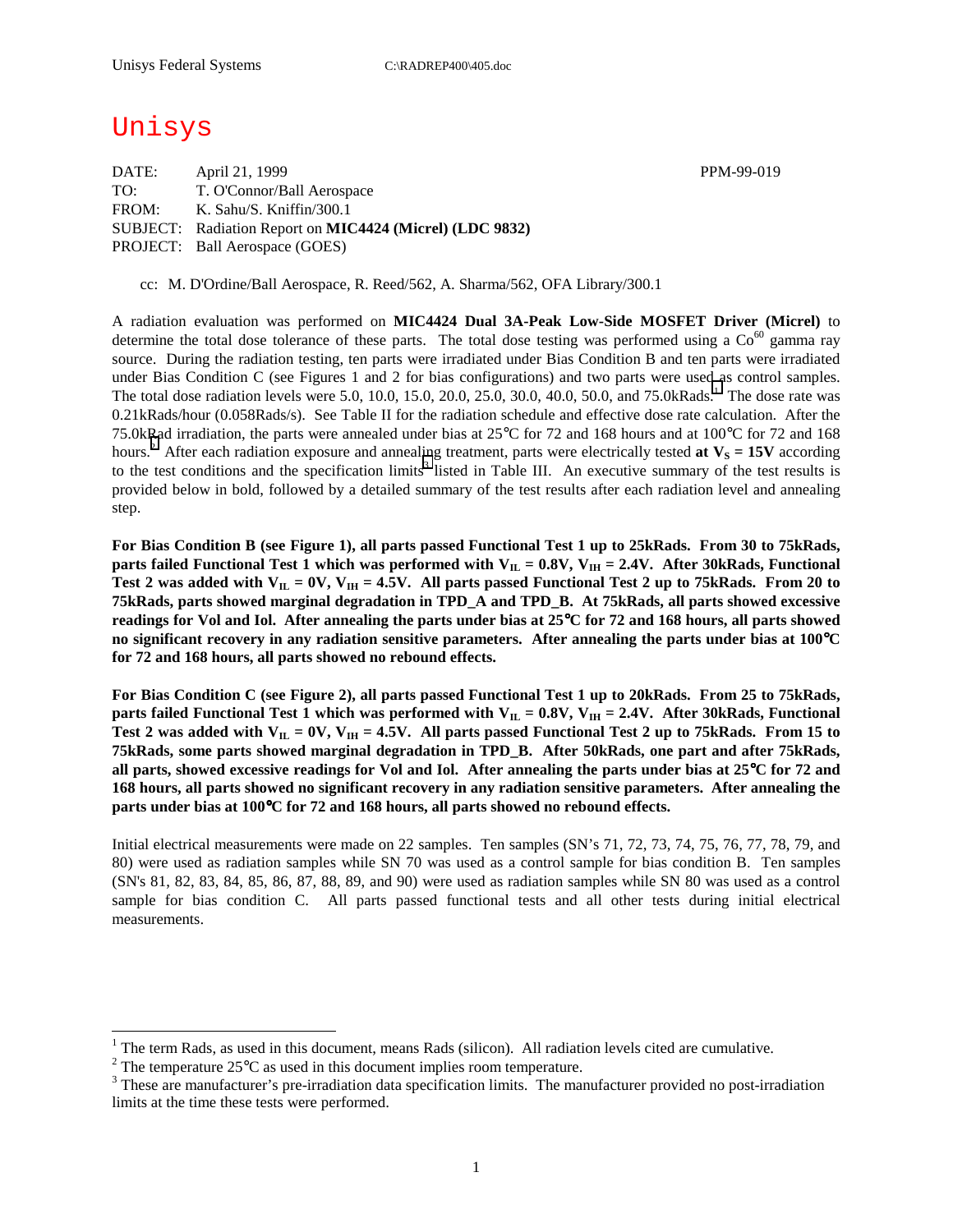#### **Bias Condition B**

All parts passed all Functional Tests up to 20kRads and all other tests up to 10kRads.

After the 15.0kRad irradiation, one part marginally exceeded the specification limit of 75ns for TPD\_B with a reading of 79ns. **All parts passed all other tests.** 

After the 20.0kRad irradiation, four parts marginally exceeded the specification limit for TPD\_B with readings of 79ns. **All parts passed all other tests.** 

After the 25.0kRad irradiation, four parts failed Functional Test 1. One part marginally exceeded the specification limit of 75ns for TPD\_A with a reading of 79ns. Five parts marginally exceeded the specification limit for TPD\_B with readings of 79ns. **All parts passed all other tests.** 

After the 30.0kRad irradiation, nine parts failed Functional Test 1 which was performed with  $V_{IL} = 0.8V$ ,  $V_{IH} =$ 2.4V. At this step, Functional Test 2 was added with  $V_{IL} = 0V$ ,  $V_{IH} = 4.5V$ . All parts passed Functional Test 2. Two parts marginally exceeded the specification limit for TPD\_A with readings of 76 and 79ns. Six parts marginally exceeded the specification limit for TPD\_B with readings in the range of 79 to 86ns. **All parts passed all other tests.** 

After the 40.0kRad irradiation, all parts passed Functional Test 2 but failed Functional Test 1. Two parts marginally exceeded the specification limit for TPD\_A with readings of 76 and 79ns. Nine parts marginally exceeded the specification limit for TPD\_B with readings in the range of 79 to 94ns. **All parts passed all other tests.** 

After the 50.0kRad irradiation, all parts passed Functional Test 2 but failed Functional Test 1. Six parts marginally exceeded the specification limit for TPD\_A with readings of 79ns. All parts marginally exceeded the specification limit for TPD\_B with readings in the range of 79 to 94ns. **All parts passed all other tests.** 

After the 75.0kRad irradiation, all parts passed Functional Test 2 but failed Functional Test 1. Most parts gave excessive readings for Vol and Iol. All parts had readings of >14V for Vol with a specification limit of 25mV and many parts gave readings of <-30nA for Iol with a specification limit of 10nA. All parts marginally exceeded the specification limit for TPD\_A with readings in the range of 79 to 90ns. All parts marginally exceeded the specification limit for TPD\_B with readings in the range of 87 to 114ns. **All parts passed all other tests.** 

After annealing the parts for 72 and 168 hours at 25°C, all parts showed no significant recovery in any radiation sensitive parameter.

After annealing the parts for 72 and 168 hours at 100°C, all parts showed no rebound effects.

#### **Bias Condition C**

All parts passed all Functional Tests up to 20kRads and all other tests up to 10kRads.

After the 15.0kRad irradiation, one part marginally exceeded the specification limit of 75ns for TPD\_B with a reading of 79ns. **All parts passed all other tests.** 

After the 20.0kRad irradiation, two parts marginally exceeded the specification limit for TPD\_B with readings of 76 and 79ns. **All parts passed all other tests.** 

After the 25.0kRad irradiation, two parts failed Functional Test 1. One part marginally exceeded the specification limit of 75ns for TPD. A with a reading of 76ns. Two parts marginally exceeded the specification limit for TPD. B with readings of 79ns. **All parts passed all other tests.**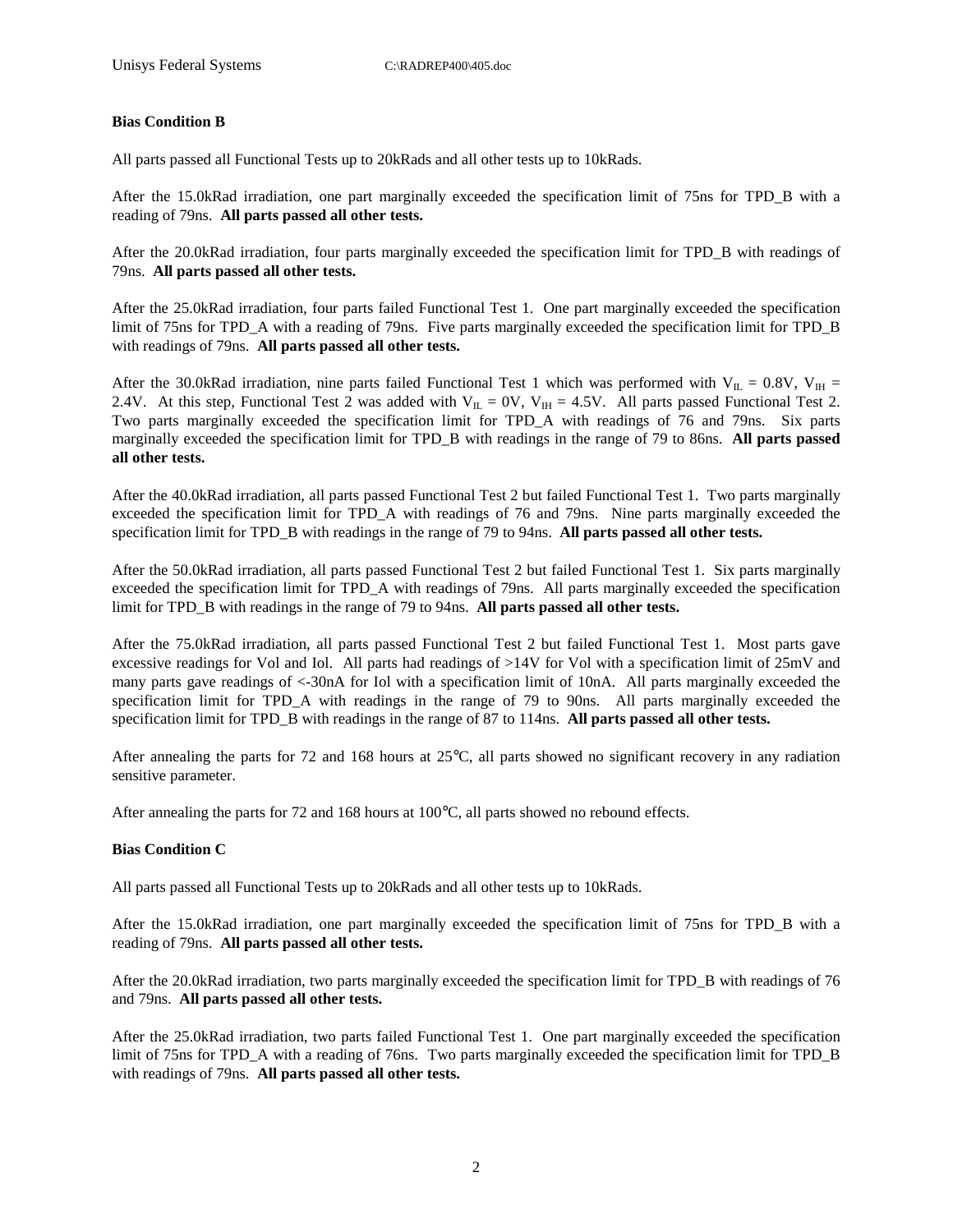After the 30.0kRad irradiation, four parts failed Functional Test 1 which was performed with  $V_{IL} = 0.8V$ ,  $V_{IH} =$ 2.4V. At this step, Functional Test 2 was added with  $V_{IL} = 0V$ ,  $V_{IH} = 4.5V$ . All parts passed Functional Test 2. Three parts marginally exceeded the specification limit for TPD\_B with readings in the range of 79 to 83ns. **All parts passed all other tests.** 

After the 40.0kRad irradiation, eight parts failed Functional Test 1 but all parts passed Functional Test 2. Four parts marginally exceeded the specification limit for TPD\_B with readings of 79ns. **All parts passed all other tests.** 

After the 50.0kRad irradiation, all parts failed Functional Test 1 but all parts passed Functional Test 2. One part gave excessive readings for Vol and Iol. Five parts marginally exceeded the specification limit for TPD\_B with readings in the range of 79 to 89ns. **All parts passed all other tests.** 

After the 75.0kRad irradiation, all parts failed Functional Test 1 but all parts passed Functional Test 2. All parts gave excessive readings for Vol and Iol. All parts had readings of >14V for Vol with a specification limit of 25mV and many parts gave readings of <-30nA for Iol with a specification limit of 10nA. One part marginally exceeded the specification limit for TPD\_A with a reading of 76ns. All parts marginally exceeded the specification limit for TPD\_B with readings in the range of 79 to 94ns. **All parts passed all other tests.** 

After annealing the parts for 72 and 168 hours at 25°C, all parts showed no significant recovery in any radiation sensitive parameter.

After annealing the parts for 72 and 168 hours at 100°C, all parts showed no rebound effects.

Table IV provides a summary of the test results with the mean and standard deviation values for each parameter after each irradiation exposure and annealing step.

Any further details about this evaluation can be obtained upon request. If you have any questions, please call us at (301) 731-8954.

#### \_\_\_\_\_\_\_\_\_\_\_\_\_\_\_\_\_\_\_\_\_\_\_\_\_\_\_\_\_\_\_\_\_\_\_\_\_\_\_\_\_\_\_\_\_\_\_\_\_\_\_\_\_\_\_\_\_\_\_\_\_\_\_\_\_\_\_\_\_\_\_\_\_\_\_\_\_\_\_\_\_\_\_\_\_\_\_\_\_\_\_ ADVISORY ON THE USE OF THIS DOCUMENT

The information contained in this document has been developed solely for the purpose of providing general guidance to employees of the Goddard Space Flight Center (GSFC). This document may be distributed outside GSFC only as a courtesy to other government agencies and contractors. Any distribution of this document, or application or use of the information contained herein, is expressly conditional upon, and is subject to, the following understandings and limitations:

(a) The information was developed for general guidance only and is subject to change at any time;

(b) The information was developed under unique GSFC laboratory conditions which may differ substantially from outside conditions;

(c) GSFC does not warrant the accuracy of the information when applied or used under other than unique GSFC laboratory conditions;

(d) The information should not be construed as a representation of product performance by either GSFC or the manufacturer;

(e) Neither the United States government nor any person acting on behalf of the United States government assumes any liability resulting from the application or use of the information.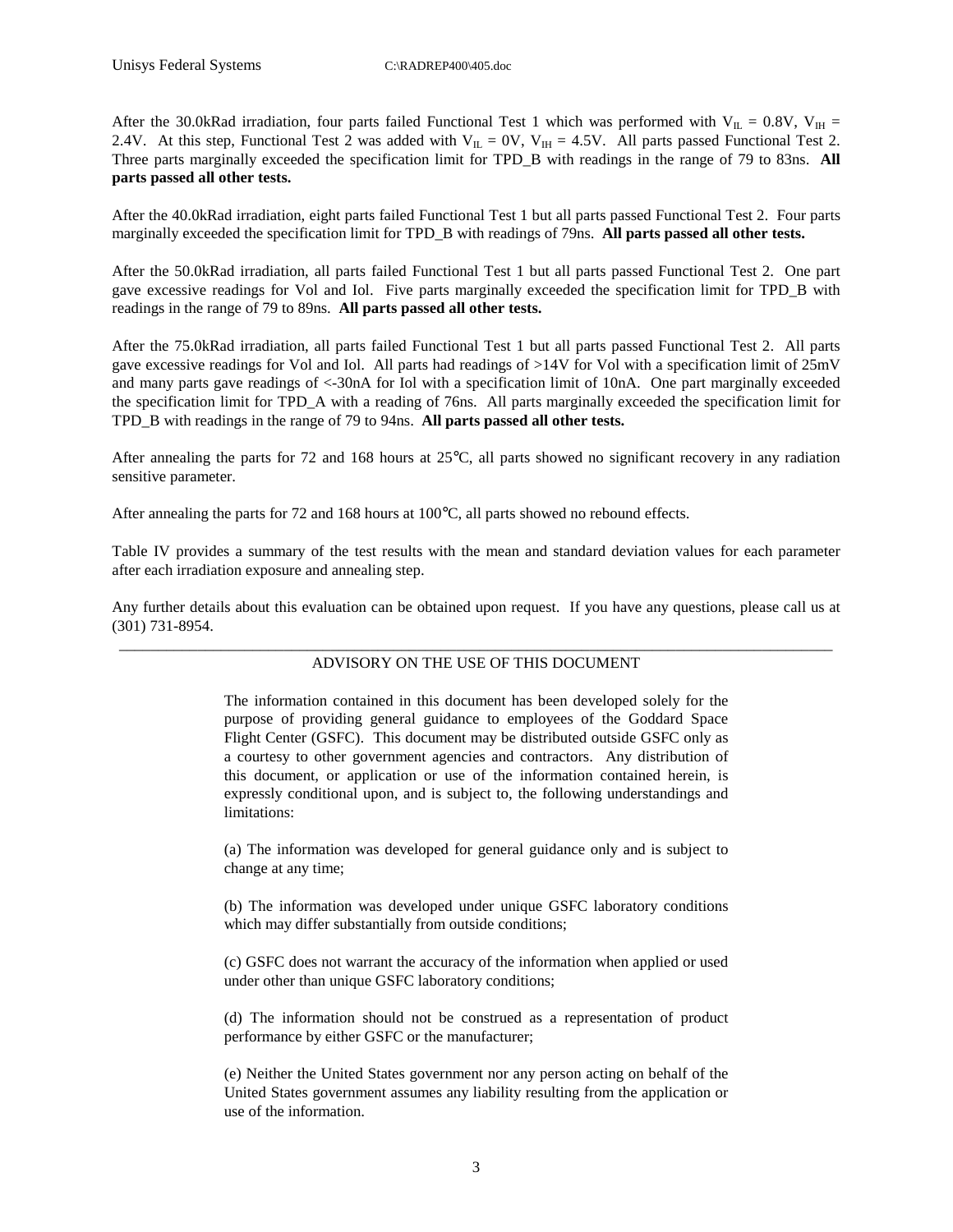

### Figure 1. Radiation Bias Circuit for MIC4424 Bias Condition B





Notes:

- 1.  $R_1 = 500\Omega \pm 5\%, \frac{1}{2}W$ .
- 2.  $R_2 = 150k\Omega \pm 5\%, \frac{1}{2}W$ .
- 3.  $C_1 = 1800pF, 10\%, 25V.$
- 4.  $C_2 = 0.1 \mu F$ , 10%, 100V.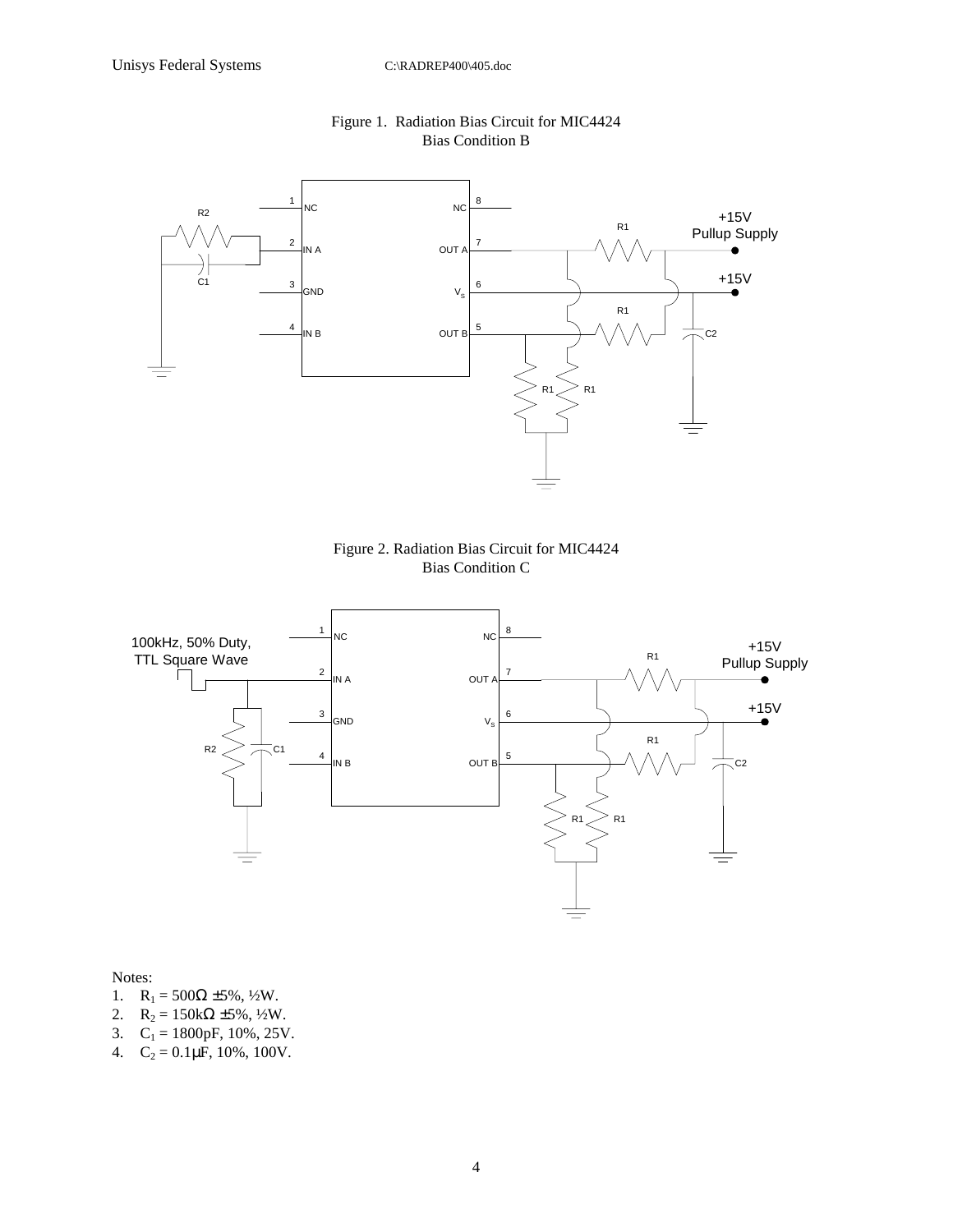| Generic Part Number:                 | <b>MIC4424</b>                                                                |
|--------------------------------------|-------------------------------------------------------------------------------|
| <b>GOES</b> Part Number              | MIC4424                                                                       |
| Charge Number:                       | D-0326-0012-0000-002-0                                                        |
| Manufacturer:                        | Micrel                                                                        |
| Lot Date Code (LDC):                 | 9832                                                                          |
| <b>Quantity Tested:</b>              | 22                                                                            |
| Serial Number of Control Samples:    | 70,80                                                                         |
| Serial Numbers of Radiation Samples: | 71, 72, 73, 74, 75, 76, 77, 78, 79, 80                                        |
| Part Function:                       | 81, 82, 83, 84, 85, 86, 87, 88, 89, 90<br>Dual 3A-Peak Low-Side MOSFET Driver |
| Part Technology:                     | <b>BI-CMOS</b>                                                                |
| Package Style:                       | 8-Pin DIP                                                                     |
| Test Equipment:                      | HP82000                                                                       |
| Test Engineer:                       | Alix Duvalsaint                                                               |

## TABLE I. Part Information

• The manufacturer for this part guaranteed no radiation tolerance/hardness.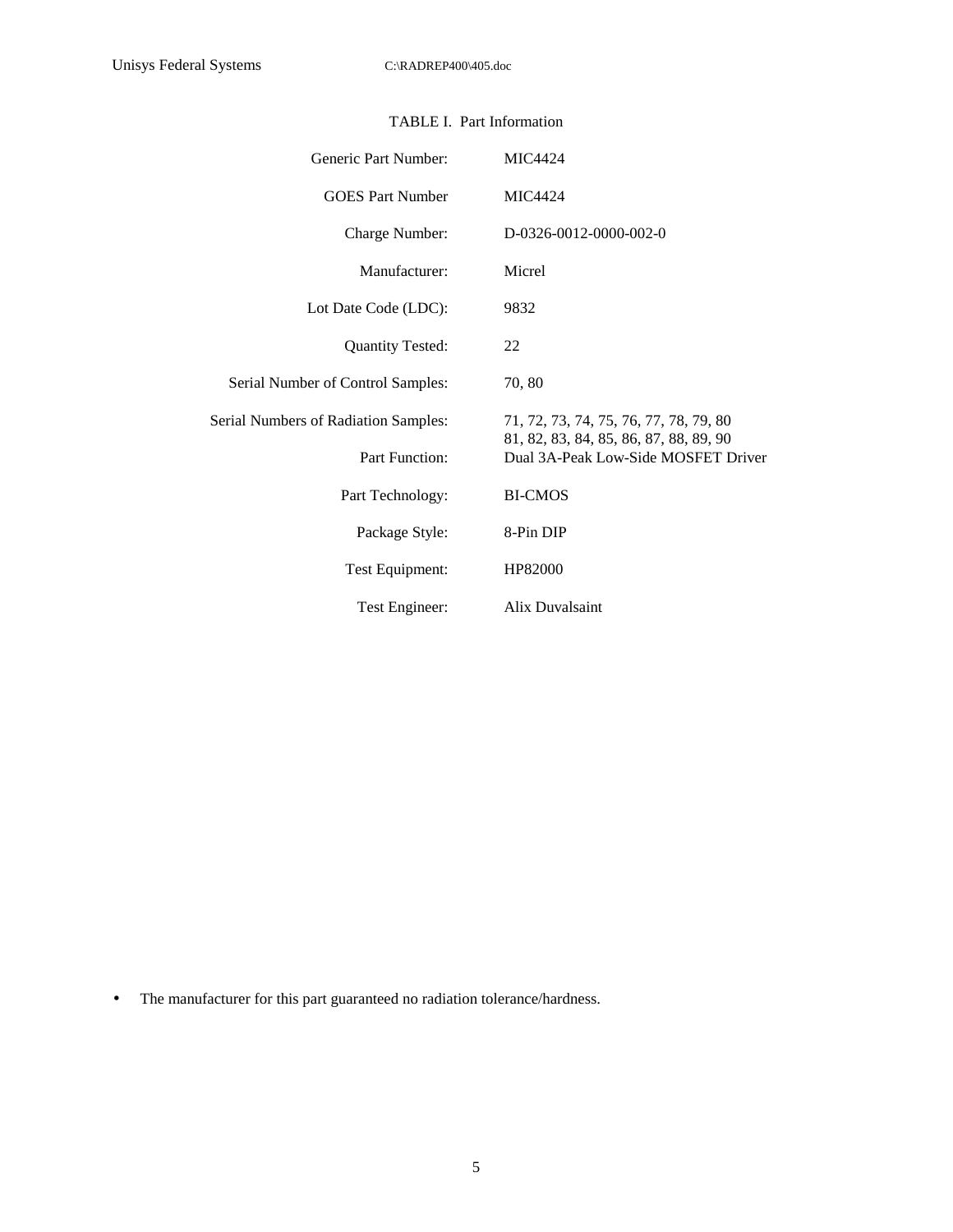| TABLE II. Radiation Schedule for MIC4424 |  |
|------------------------------------------|--|
|                                          |  |
|                                          |  |
|                                          |  |
|                                          |  |
|                                          |  |
|                                          |  |
|                                          |  |
|                                          |  |
|                                          |  |
|                                          |  |
|                                          |  |
|                                          |  |
|                                          |  |
|                                          |  |
|                                          |  |
|                                          |  |
|                                          |  |
|                                          |  |
|                                          |  |
|                                          |  |
|                                          |  |
|                                          |  |
|                                          |  |
|                                          |  |

Effective Dose Rate = 75,000 RADS/15 DAYS=208.3 RADS/HOUR=0.058 RADS/SEC

PARTS WERE IRRADIATED AND ANNEALED UNDER BIAS, SEE FIGURE 1.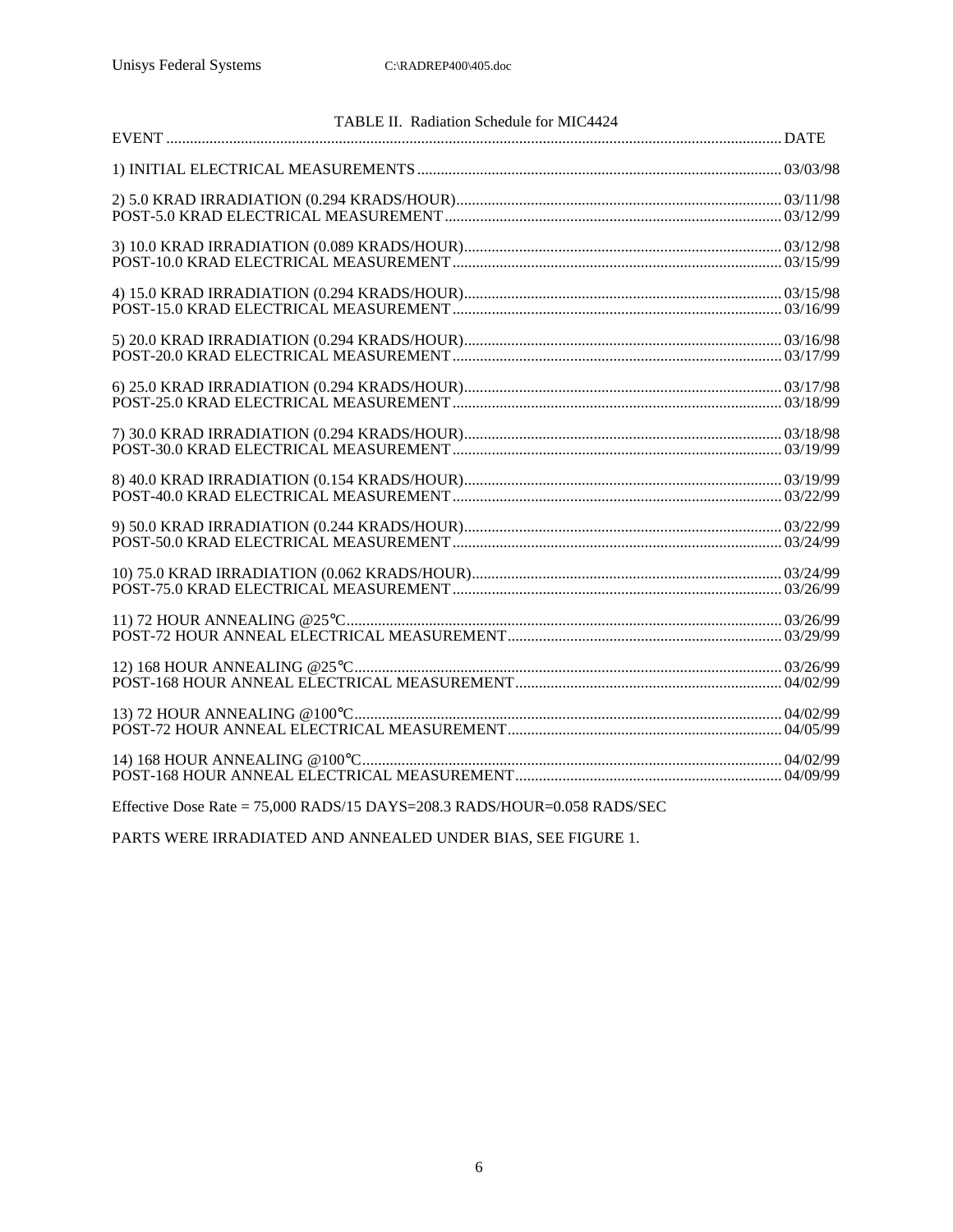| <b>Test</b>             |                        |                           | Spec.        | Lim.        |                                                                              |
|-------------------------|------------------------|---------------------------|--------------|-------------|------------------------------------------------------------------------------|
| $\#$                    | Parameter              | <b>Units</b>              | min          | max         | <b>Test Conditions /2</b>                                                    |
| F1                      | <b>Funct. Test 1</b>   |                           |              |             | $P/F V_{OL} < 0.5V V_{OH} > 4.5V V_{IL} = 0V, V_{IH} = 4.5V,$ Freq. = 1MHz   |
| F2                      | <b>Funct. Test 2</b>   |                           |              |             | $P/F V_{OL} < 0.5V V_{OH} > 4.5V V_{IL} = 0.8V, V_{IH} = 2.4V,$ Freq. = 1MHz |
| B1                      | <b>Ipeak</b>           | P/F                       |              |             | Peak current tested to 1.12A                                                 |
| B2                      | <b>Ipeak</b>           | P/F                       |              |             | Peak current tested to 1.12A                                                 |
| $\mathbf{1}$            | Voh A                  | $\boldsymbol{\mathrm{v}}$ | 13.0         | 15.0        | $V_{IL} = 0.8V, V_{IH} = 2.4V$                                               |
| $\mathbf{2}$            | Voh B                  | $\overline{\mathbf{V}}$   | 13.0         | 15.0        | $V_{II} = 0.8V$ , $V_{IH} = 2.4V$                                            |
| $\mathbf{3}$            | Vol A                  | mV                        | $\bf{0}$     | 25          | $V_{\text{H}} = 0.8 V, V_{\text{IH}} = 2.4 V$                                |
| $\overline{\mathbf{4}}$ | Vol B                  | mV                        | $\mathbf{0}$ | 25          | $V_{\rm H} = 0.8 V$ , $V_{\rm H} = 2.4 V$                                    |
| 5                       | <b>Iih A</b>           | nA                        | $-1000$      | 1000        | $V_{IH} = 15V$                                                               |
| 6                       | <b>Iih B</b>           | nA                        | $-1000$      | <b>1000</b> | $V_{IH} = 15V$                                                               |
| $\overline{7}$          | <b>Iil A</b>           | nA                        | $-1000$      | 1000        | $V_{IL} = 0V$                                                                |
| 8                       | <b>Iil B</b>           | nA                        | $-1000$      | 1000        | $V_{IL} = 0V$                                                                |
| 9                       | Ioh A                  | mA                        | $-30$        | $-10$       | $V_{\text{IL}} = 0.8V, V_{\text{IH}} = 2.4V$                                 |
| 10                      | <b>Ioh B</b>           | mA                        | $-30$        | $-10$       | $V_{\rm H} = 0.8 V$ , $V_{\rm H} = 2.4 V$                                    |
| 11                      | <b>Iol A</b>           | mA                        | <b>10</b>    | 30          | $V_{II} = 0.8V$ , $V_{IH} = 2.4V$                                            |
| 12                      | <b>Iol B</b>           | mA                        | 10           | 30          | $V_{\text{H}} = 0.8 V, V_{\text{H}} = 2.4 V$                                 |
| 13                      | RO_high A              | mV                        | 10           | 50          | $V_{II} = 0.8V$ , $I_{OIII} = 10mA$                                          |
| 14                      | $RO$ high $B$          | mV                        | 10           | 50          | $V_{II} = 0.8V$ , $I_{OIII} = 10mA$                                          |
| 15                      | RO low A               | V                         | 14.9         | 15.0        | $V_{II} = 2.4V$ , $I_{OIII} = 10mA$                                          |
| 16                      | <b>RO</b> low <b>B</b> | $\overline{\mathbf{V}}$   | 14.9         | 15.0        | $V_{IL} = 2.4V$ , $I_{OUT} = 10mA$                                           |
| 17                      | Is 0V                  | μA                        | $\bf{0}$     | 250         | $V_{IL} = 0V$ , (Both Inputs)                                                |
| 18                      | <b>TPD A</b>           | ns                        | $\mathbf{1}$ | 75          | $V_{\rm H} = 0V$ , $V_{\rm IH} = 5.0V$                                       |
| 19                      | TPD B                  | $\mathbf{ns}$             | $\mathbf{1}$ | 75          | $V_{\rm H} = 0V$ , $V_{\rm H} = 5.0V$                                        |

# Table III. Electrical Characteristics of MIC4424 /1

#### Notes:

1/ These are the manufacturer's non-irradiated data sheet specification limits. The manufacturer provided no postirradiation limits at the time the tests were performed.

 $2/\,{\rm V}_{\text{SUPPLY}}$  is 15V for all tests unless otherwise specified.